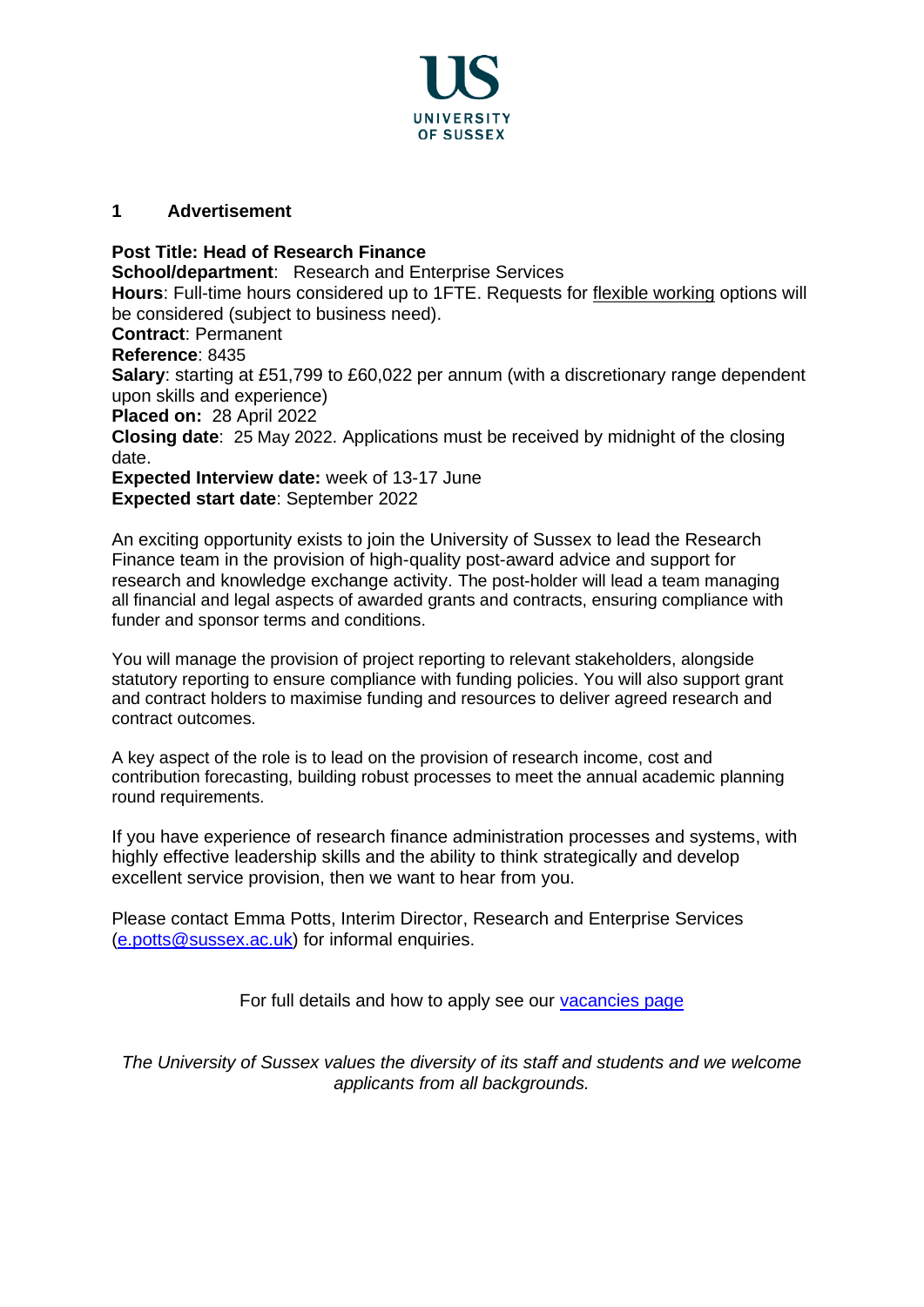# **2. The School / Division**

Please find further information regarding the division at http://www.sussex.ac.uk/schoolsandservices/professionalservices/research-enterprise and https://www.sussex.ac.uk/research/

### **3. Job Description**

Job Description for the post of: Head of Research Finance

**Department:** Research and Enterprise Services

**Location:** Falmer House/Hybrid

**Grade:** 9

**Responsible to:** Director, Research & Enterprise

**Responsible for:** Senior Research Grants & Contracts Manager, Senior Research Accountant/Analyst, Senior Legal Contracts Business Partner

**Key contacts:** Sussex grant and contract holders, Finance, Deputy Director of Finance, Heads of School, Directors of Research & Knowledge Exchange (DRaKEs), Professional Service Divisions, Senior Finance Business Partner – Schools, RES colleagues

### **Role description**

The Head of Research Finance and Contracts will lead the provision of high-quality postaward advice and support for research and knowledge exchange activity. The post-holder will lead a team managing all financial and legal aspects of awarded grants and contracts, including doctoral training accounts, ensuring compliance with funder and sponsor terms and conditions.

You will manage the provision of statutory reporting, internal and external audits (university and funder audits), and ensure compliance with funding policies. You will also support grant and contract holders to maximise funding and resources to deliver agreed research and contract outcomes; ensure that timely claims for funding are made, and report financial outcomes from projects.

You will oversee the provision of up-to-date project reporting to grant holders, School Finance Business Partners, and Heads of School. A key aspect of the role is to lead on the provision of research income, cost and contribution forecasting, building robust processes to meet the annual academic planning round requirements.

The Head will also hold responsibility for all legal contract, and post-award operational processes within the Division. As a member of the RES leadership team, the postholder is expected to contribute to the wider work of the RES division, working closely with the heads of each area.

### **PRINCIPAL ACCOUNTABILITIES**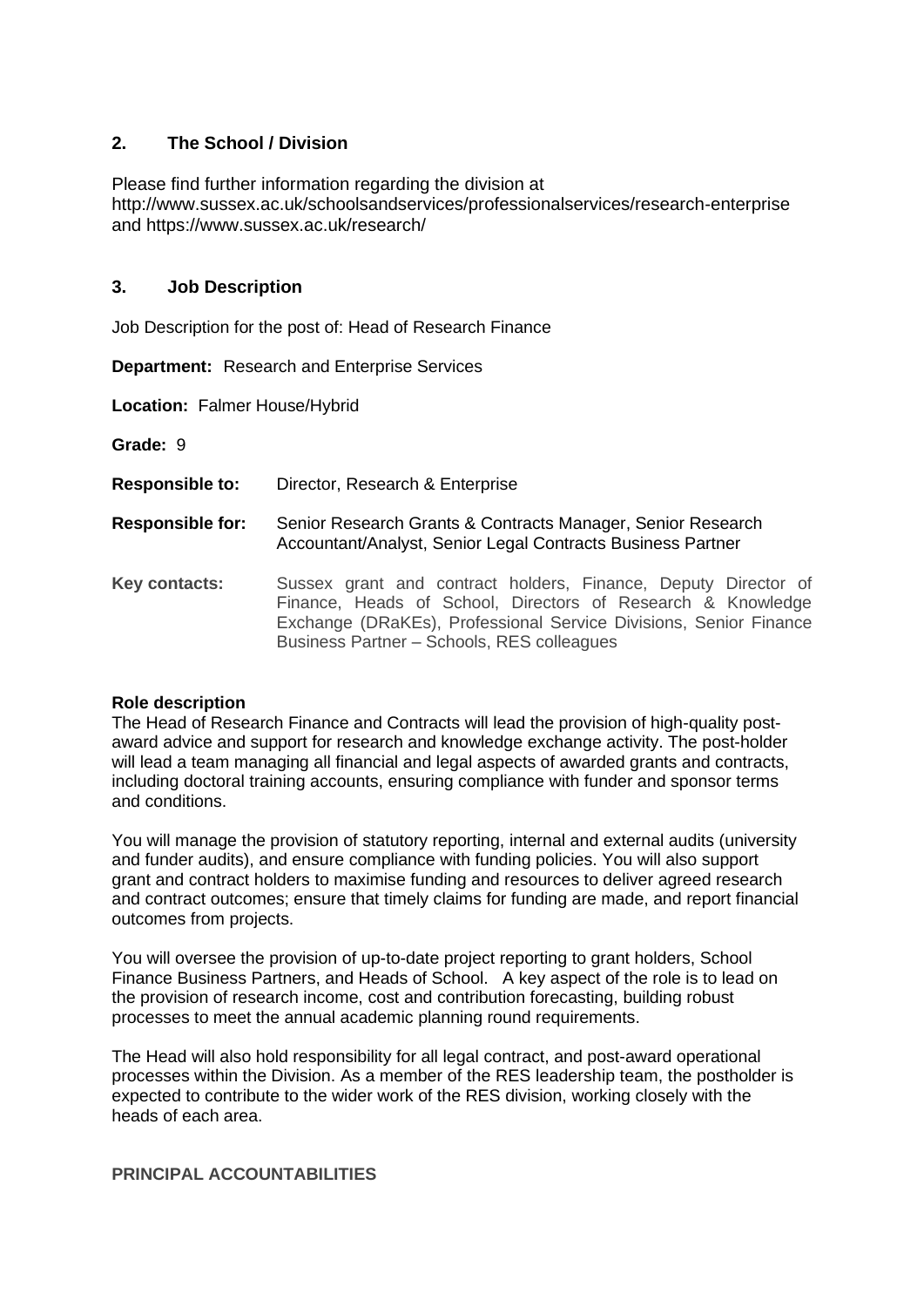- 1. Provide leadership to your teams, promote and maintain a high quality Professional Services team, engendering a culture of continuous improvement.
- 2. Responsible for setting the standards of delivery in areas of responsibility and ensuring appropriate resources are available to deliver planned services.
- 3. Set strategic direction and vision for the teams ensuring resulting policies are in alignment with strategic objectives.
- 4. Work in partnership with other internal and external stakeholders to ensure strategic alignment of service
- 5. Working closely with the team leads, ensure that service delivery meets statutory, legal and financial reporting requirements associated with funded grants and contracts.
- 6. Responsible for the provision of accurate and timely financial information to stakeholders for RES in accordance with corporate timetables.

### **KEY RESPONSIBILITIES**

#### **1. Team Leadership**

- 1.1 Provide leadership across the teams, setting standards of service, targets and objectives
- 1.2 Ensure the appropriate allocation of resources to achieve targets and objectives including the selection, induction, performance management and development of all members of the teams.
- 1.3 Set team direction, vision and priorities, ensuring service and team culture are in strategic alignment with both RES and the institution.
- 1.4 Support the development of others, providing leadership and coaching in area of research finance and contracts.
- 1.5 Provide leadership across the teams during periods of significant change, employing change management knowledge and skills as appropriate.

### **2. Service Delivery**

- 2.1 Working within overall university and funder policies and procedures, ensure the effective management of responsibilities in the area of research finance and contracts.
- 2.2 Plan and allocate resources to support the achievement of teams' targets and objectives.
- 2.3 Development of teams' strategic plans and ensure alignment with RES plans.
- 2.4 Ensure effective service delivery within research finance and contracts.
- 2.5 Provide reports and other communication media internally and externally as appropriate. To undertake analysis, interpretation and presentation of complex and conflicting information to inform decisions related to subject area
- 2.6 Identify critical issues when resolving problems particularly where there is complex or competing information and use university strategy and objectives to make decisions.

### **3. Strategy and Planning**

- 3.1 Based on a broad and deep set of knowledge and experience, set strategic direction in areas of research finance and contracts.
- 3.2 Shape policy development and provide guidance on strategic agenda
- 3.3 Ensure appropriate governance is in place for research finance and contract activities.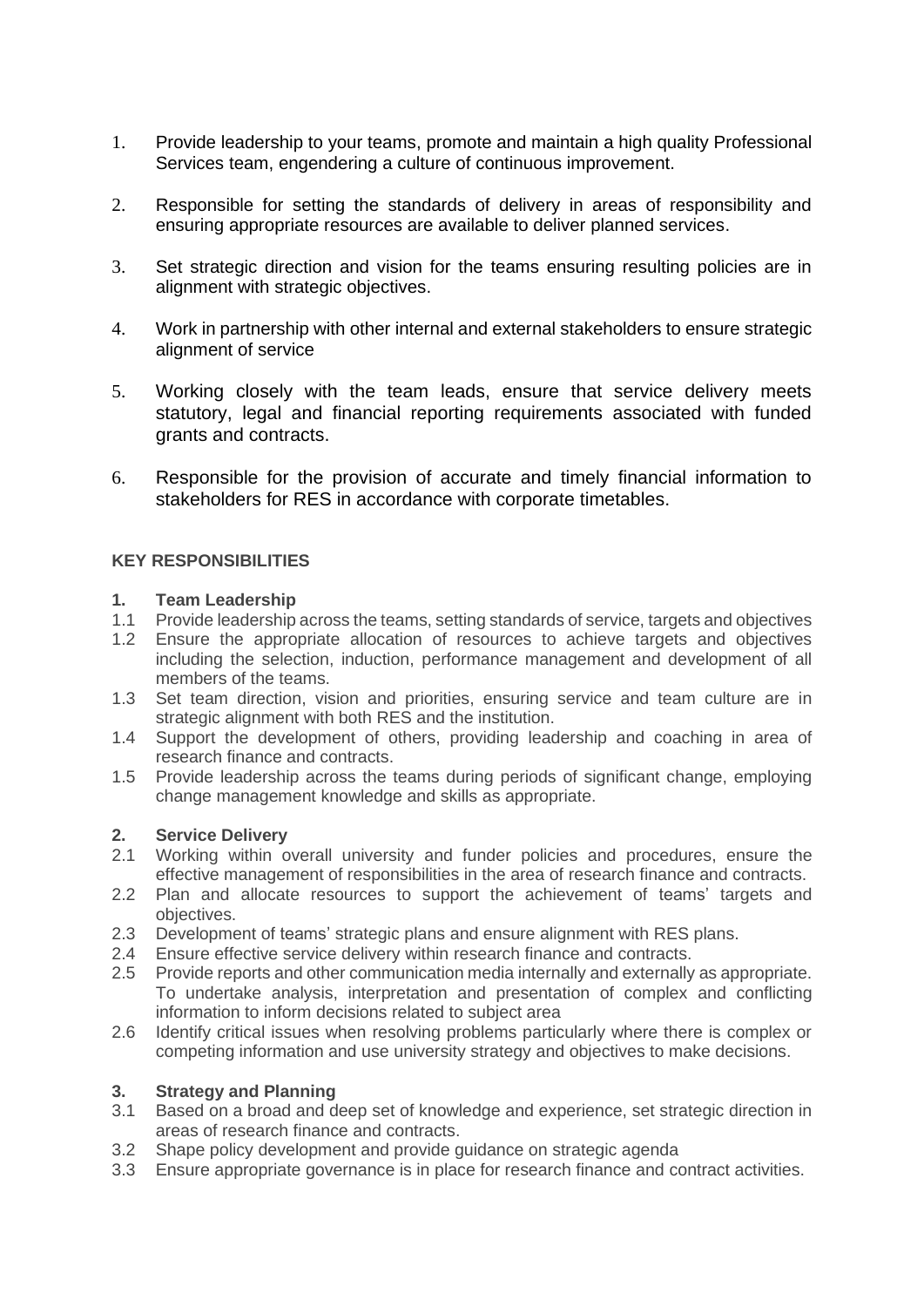# **4. Customers and Stakeholders**

- 4.1 Proactively engage with internal and external stakeholders, colleagues and students to ensure the effective delivery of strategic objectives, initiate and develop relationships, providing analysis of data and information to inform decisions as necessary, showing appropriate sensitivity when needed.
- 4.2 Persuade, influence and negotiate as appropriate to further the objectives of the **University**

# **5. Research Grant and Legal Contract Management**

- 5.1 Ensure the provision of high quality legal contract and management account services for research grant and contract holders at the university.
- 5.2 Ensure the service is undertaken efficiently and effectively, managing the following:
	- 5.2.1 Project risk;
	- 5.2.2 Contractual terms protecting the university's interests and protecting IP;
	- 5.2.3 Financial and contractual documentation maintained and recorded in compliance with funder requirements:
	- 5.2.4 Project spend review against project budgets, identifying variances and employing mitigating/remedial actions;
- 5.3 Provision of accurate research income and cost forecasting and portfolio analysis to Heads of School and Finance Business Partners
- 5.4 Take a lead role in developing system and process improvements to ensure the service remains effective and efficient.
- 5.5 Take a lead role in managing the preparation of audits on project portfolio for both internal and external audit requests. Draft the management response, agree and implement process improvements as necessary.

# **6. Research Strategy, Policy and Planning**

- 6.1 Engage as necessary with strategy development and implementation.
- 6.2 Be aware of national and international shifts in research policy and process, advising and preparing briefings as appropriate to senior leaders.
- 6.3 Contribute to the development of policy and planning, in particular those areas leading to post award management of grants and contracts.
- 6.2 Contribute to the RES and university annual planning round.

To carry out any other duties that are within the employee's skills and abilities whenever reasonably instructed.

This Job Description sets out current duties of the post that may vary from time to time without changing the general character of the post or level of responsibility entailed.

# **INDICATIVE PERFORMANCE CRITERIA**

- Leading a team of 19 staff
- Manage a modest non-staff budget of £3k
- Responsible for the achievement of all project reporting made within funder timescales with associated supporting documentation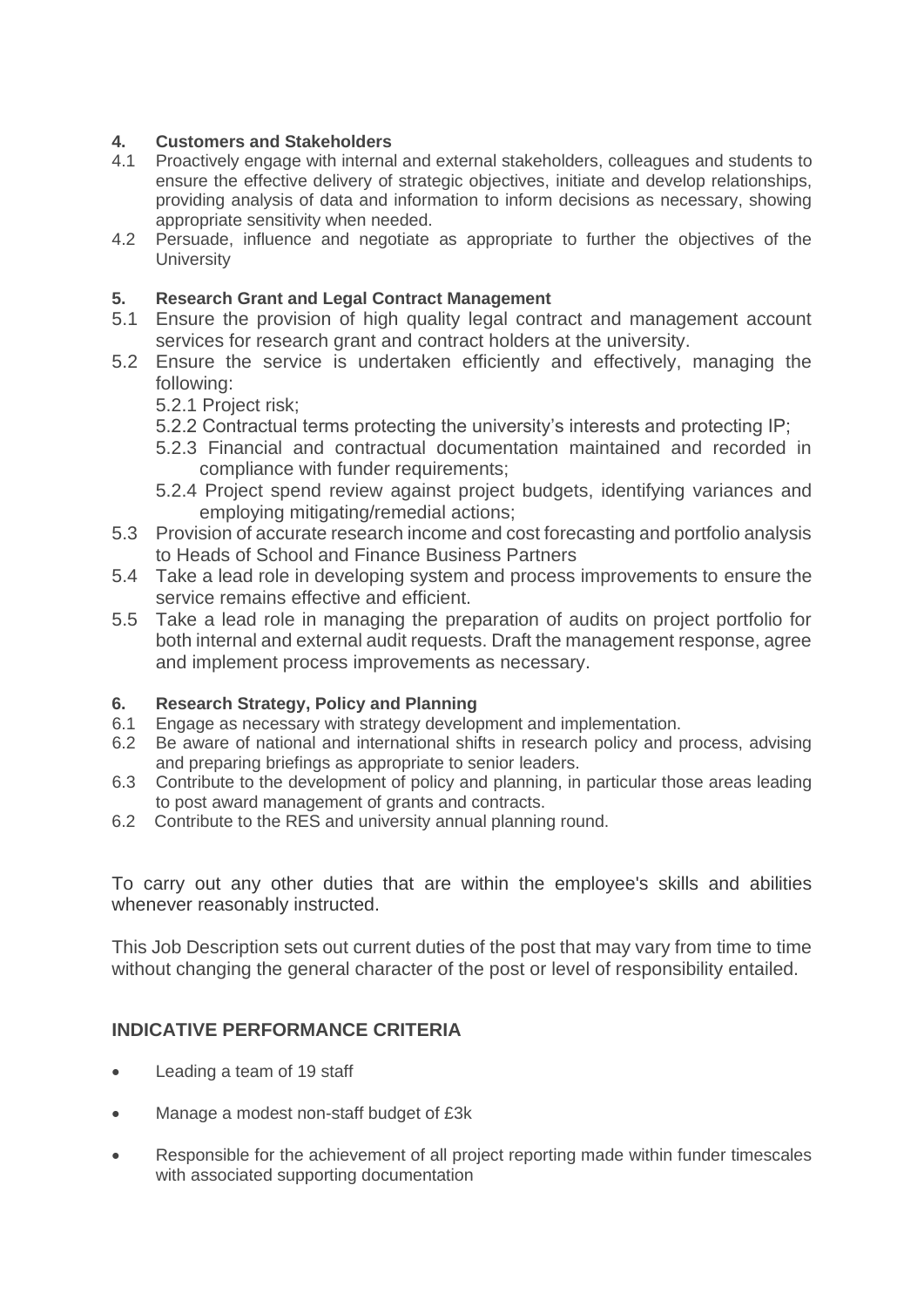- Responsible for the annual submission of the HE-BCIS return.
- The post holder reports to the Director, Research & Enterprise but enjoys a defined level of autonomy and responsibility to enable the post holder to manage their own work and that of their reporting managers to achieve their agreed objectives. The role holder also supports the senior leadership team of RES to achieve Divisional and university objectives. The post holder is expected to work collaboratively across the University and with key stakeholders to deliver single team working that efficiently and effectively supports the achievement of those goals and objectives.
- Support achievement of the Division's compliance with all applicable statutory and regulatory compliance obligations, including (but not limited to): UKVI, Health & Safety, the Prevent Duty, data protection, Competition and Markets Authority requirements and equal opportunities, as appropriate to the grade and role. Additionally, to promote good practice in relation to University policy, procedure and guidance in relation to those compliance matters in respect of students, staff and other relevant parties.
- Balance effectiveness and cost-efficiency in the management of the budgets you are accountable for, demonstrating compliance with Value for Money and Return on Investment principles to support the University's strategic aim to achieve a world-class standard of teaching and research by managing our resources effectively and efficiently

# **PERSON SPECIFICATION**

### **ESSENTIAL CRITERIA**

- 1. Normally educated to degree level, and post graduate accounting qualification or other equivalent qualification, or relevant level of experience, as appropriate to the role.
- 2. Proficiency in accounting and legal contract principles, with broad and deep knowledge and understanding of research finance and contracts, and the relationship between different fields.
- 3. Highly effective leadership skills with the ability to motivate others to achieve.
- 4. Excellent oral and written communication skills with the ability to present concepts, vision and strategy in a way that can be understood by the audience.
- 5. Well-developed planning and organisational skills, including project management with the ability to delegate to team members.
- 6. Excellent interpersonal skills with the ability to effectively influence, persuade and negotiate in area of expertise, effectively contribute to team working to build and develop working relationships.
- 7. Well-developed analytical skills with the ability to generate effective solutions from concepts and vision and make effective decisions to deliver vision
- 8. Effective IT skills on MS platform.